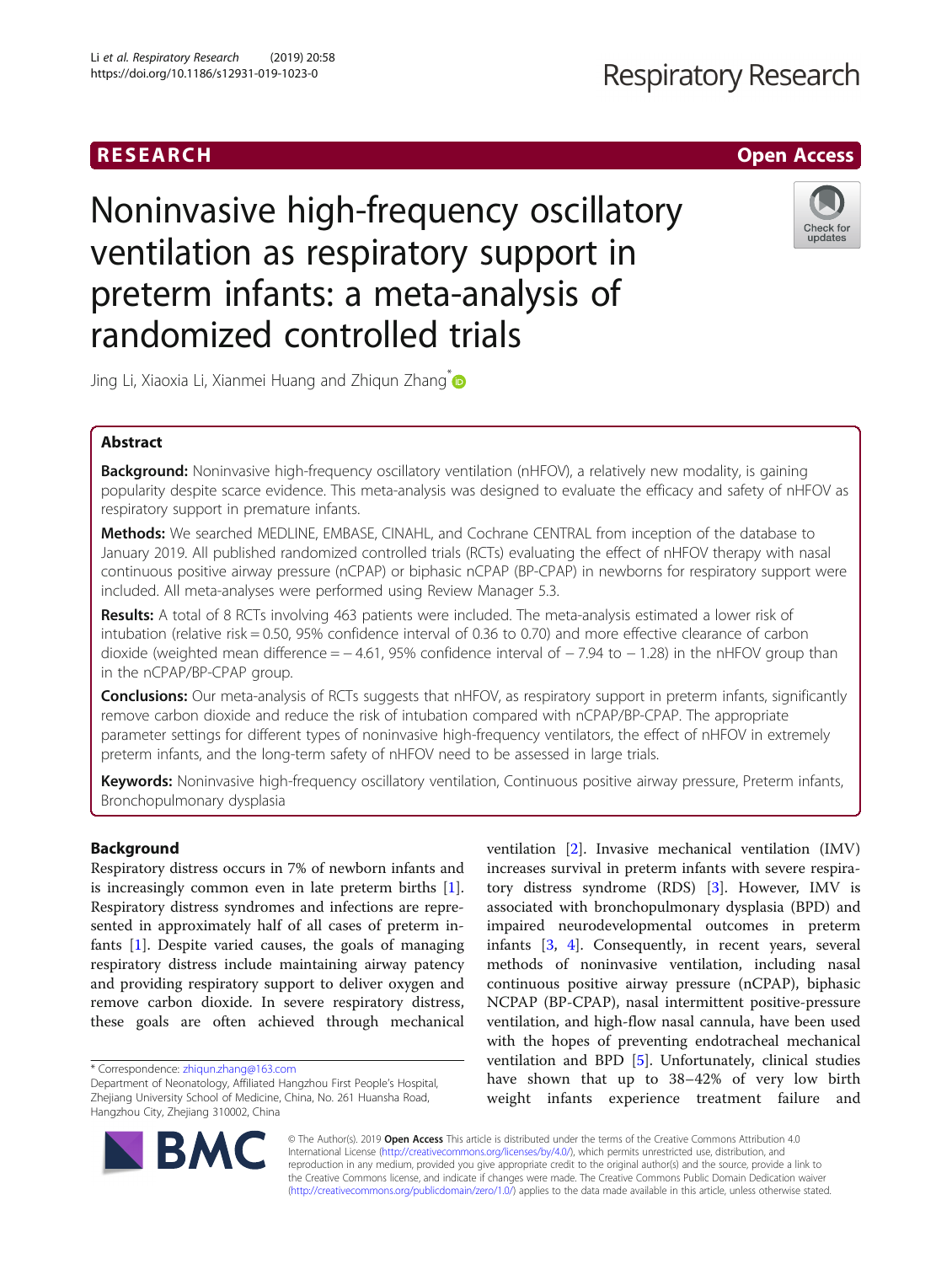require IMV [[6](#page-8-0), [7](#page-8-0)]. Moreover, although nCPAP is increasingly used, BPD rates have not declined [\[3](#page-8-0), [8](#page-8-0)]. High-frequency ventilation is considered a gentler form of IMV with superior ventilation capability [\[9](#page-8-0)]. Applied noninvasive high-frequency oscillatory ventilation (nHFOV) may combine the benefits of nCPAP and high-frequency ventilation, which include the absence of ventilator-patient asynchrony and high efficacy in removing carbon dioxide  $(CO<sub>2</sub>)$  [\[10](#page-8-0)]. nHFOV is already used in European neonatal intensive care units despite scarce evidence to support the routine use of nHFOV [[11\]](#page-8-0). Reviews of observational studies show an advantage with nHFOV for  $CO<sub>2</sub>$  clearance in preterm infants treated for respiratory distress syndrome [\[12](#page-8-0)–[14](#page-8-0)]. However, clinical trials could not demonstrate increased carbon dioxide clearance when applying nHFOV versus nCPAP [\[15](#page-8-0), [16\]](#page-8-0). Because of the conflicting findings from reviews of observational studies and randomized trials, we have conducted a comprehensive systematic review evaluating all evidence by collecting data from randomized trials and prospective cohort studies.

#### **Methods**

#### Study identification and selection

This systematic review was conducted and is reported according to the recommendations of the Preferred Reporting Items for Systematic Reviews and Meta-Analyses (PRISMA) statement [\[17](#page-8-0)]. Electronic searches were performed in multiple databases, including PubMed, EMBASE, the Cochrane Controlled Trials Register, the Cochrane Library, Google Scholar, VIP, and Google, for relevant articles published from inception of the databases up to January 2019. The bibliographies of all potentially relevant articles were manually searched to identify any additional articles of relevance. No language restriction was applied. In addition, experts in the field were contacted to identify any ongoing or unpublished trials, although no studies were identified by this strategy. The protocol of this systematic review was registered before the literature search in PROSPERO (Prospero2016 CRD42016053475).

#### Eligibility criteria

For inclusion, a study had to meet the following criteria: 1) it was a randomized controlled trial or crossover trial for evaluating interventions with a temporary effect; 2) preterm infants were randomized to receive respiratory support with nHFOV vs nCPAP/BP-CPAP; and 3) it reported more than one of the following outcome parameters: partial pressure of carbon dioxide  $(pCO<sub>2</sub>)$ levels, ΔpCO2 (variation difference of each group before crossover in randomized controlled crossover trials), and intubation. Exclusion criteria were as follows: a) non-clinical studies (experimental and basic studies); b) observational or retrospective studies; c) duplicate reports, secondary or post hoc analyses of the same study population; and d) studies with a lack of sufficient information on baseline, primary or secondary outcome data.

#### Assessment of the risk of bias

Two reviewers (Zhang and Li) independently assessed the risk of bias of individual studies and the bias domains across studies using the Cochrane collaboration tool [[18\]](#page-8-0). All discrepancies were resolved by discussion and consensus. The studies were rated to be at high risk of bias, low risk of bias, or unclear risk of bias based on sequence generation, concealment of allocation, blinding of participants/parents and personnel, blinding of outcome assessment, incomplete outcome data, and selective outcome reporting.

#### Data collection

For each study, data were extracted independently by two reviewers (Zhang and Li) using a predesigned form. Any differences and disagreements in the collected data were discussed and resolved by consensus. Details of methodological quality, study design, analysis, and results were noted. For each outcome, the numeric results, the statistical methods used, and the  $P$  value were recorded. For randomized controlled crossover trials, because of carry-over, we only included data from the first stage for analysis. We contacted authors of the original reports to obtain further details when information regarding any of the above information was unclear.

#### Statistical analysis

The statistical analyses were performed by the Mantel-Haenszel method (fixed-effect model) or the DerSimonian and Laird method (random-effect model) using the Review Manager meta-analysis software (version 5.3, 2012; The Cochrane Collaboration, Copenhagen, Denmark). Treatment effect estimates for all trials were calculated and expressed as typical relative risk (RR) for dichotomous outcomes and weighted mean difference (WMD) for continuous outcomes, all with a 95% confidence interval. The between-trial presence of heterogeneity among the recorded treatment effects was analysed by the  $\chi$ 2 test for heterogeneity and the I<sup>2</sup> statistic, which expresses the proportion of heterogeneity that cannot be explained by chance. Heterogeneity was deemed significant when the corresponding  $P$  value was  $< 0.1$  or when the  $I^2$  percentage was > 50, at which point the random-effect model was used. Otherwise, a fixed-effect model was applied [[19](#page-8-0)]. Subgroup analyses or sensitivity analyses were carried out to assess the source of heterogeneity. When more than 10 articles were included, the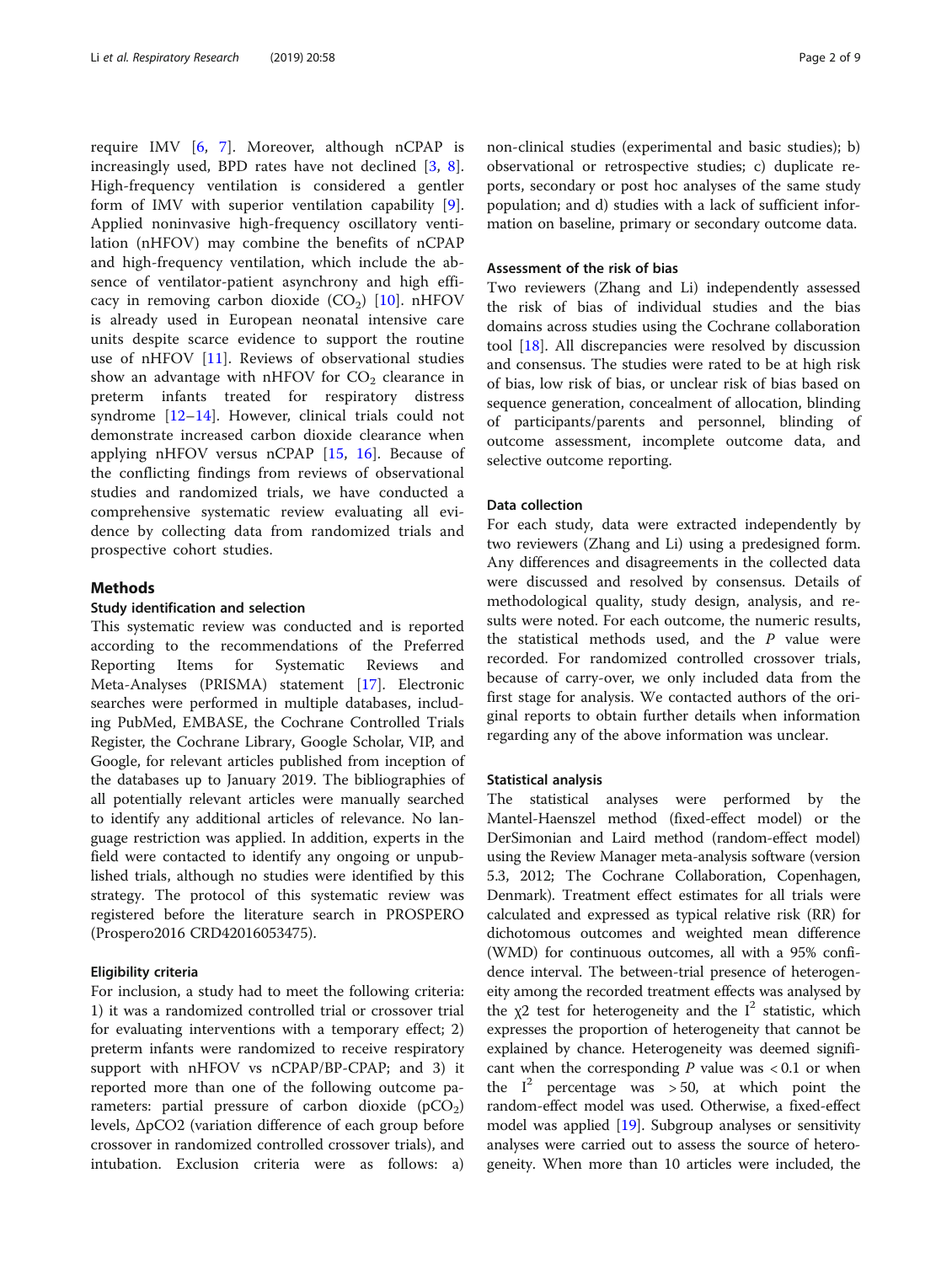presence of publication bias was assessed and displayed through a funnel plot.

#### Results

#### Study selection, description and assessment

The search strategy resulted in 286 potentially relevant citations. The PRISMA flow diagram (Fig. 1) summarizes the process of the literature search and study selection. After screening the titles and abstracts, we read 26 full-text articles or abstracts and assessed them for eligibility. Eight RCTs [\[16,](#page-8-0) [20](#page-8-0)–[26](#page-8-0)] comprising 463 participants met the inclusion criteria. Overall, 6 trials [[16,](#page-8-0) [20](#page-8-0)–[22](#page-8-0), [25](#page-8-0), [26](#page-8-0)] of nHFOV vs nCPAP as respiratory support in preterm infants included 359 infants, and 2 trials [[22,](#page-8-0) [24](#page-8-0)] of nHFOV vs BP-CPAP as respiratory support included 104 infants.

#### Characteristics of the included studies

The 8 RCTs selected for analysis included a total of 463 participants (Tables [1,](#page-3-0) [2](#page-4-0) and [3](#page-5-0)) [[16,](#page-8-0) [20](#page-8-0)–[26](#page-8-0)]. The publication dates of the RCTs ranged from 2016 to 2018. The nHFOV group vs nCPAP/BP-CPAP group were well-matched; the birth weight and gestational age did not differ significantly. Other aspects of respiratory treatment, including the resuscitation devices used and the criteria for using antenatal glucocorticoids as well as surfactant, were adequately described in the studies and conformed to current international guidelines. The incidence of neonatal respiratory distress syndrome (diagnosed based on respiratory symptoms and corresponding X-ray changes) was comparable between the nHFOV group and the nCPAP/BP-CPAP group.

#### Risk of bias within individual studies

The risk of bias assessment for the included RCTs [[16,](#page-8-0) [20](#page-8-0)–[26\]](#page-8-0) is reported in Table [4.](#page-5-0) Two trials were randomized controlled crossover trials [[16,](#page-8-0) [20\]](#page-8-0). Most studies had a moderate to high risk of bias. Most bias stemmed from the blinding of the participants and personnel and the outcome assessments. The method of randomization was determined to be adequate in all studies. Four studies were found to have adequate concealment of allocation (Table [4\)](#page-5-0).

#### Systematic review of the findings from the collected results

 $pCO2$  levels,  $\Delta pCO2$ , and intubation. Five trials enrolling 224 preterm infants reported pCO2 levels. Meta-analysis indicated that nHFOV significantly reduced pCO2 in preterm infants compared with nCPAP/BP-CPAP, including pCO2 levels (WMD =  $-4.61$ , 95% CI -7.94 to  $-$ 1.28,  $I^2 = 67\%$ ,  $P = 0.007$ ) after respiratory support and  $\Delta pCO2$  (WMD = -4.89, 95% CI -8.36 to -1.42, I2 = 70%,  $P = 0.006$ ) before and after respiratory support (Fig. [2\)](#page-6-0). Eight trials enrolling 283 preterm infants

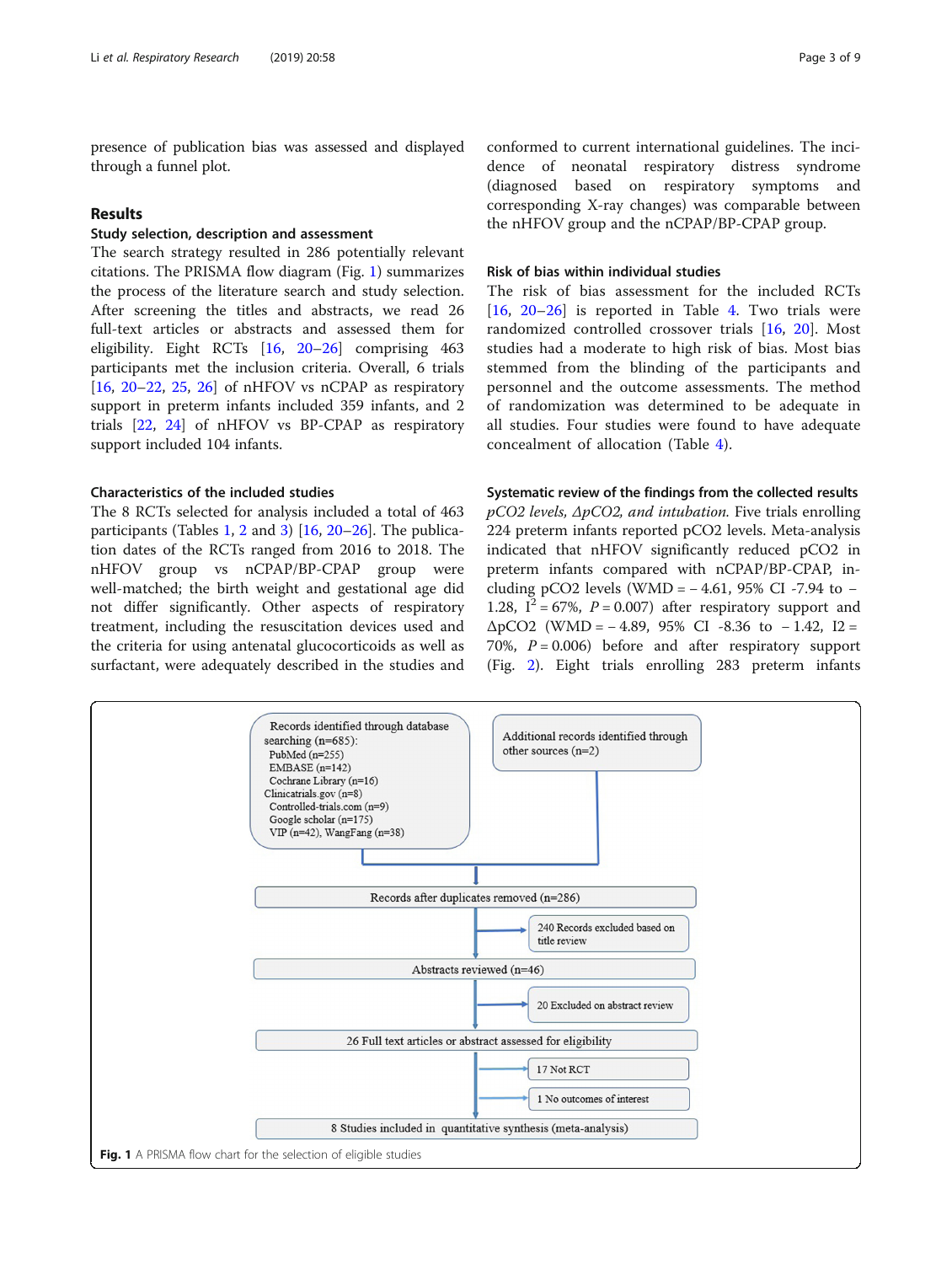<span id="page-3-0"></span>Table 1 Characteristics of 8 RCTs and baseline characteristics of patients

| Study              | Study design                | Group         | Ν  | Male (n)       | GA (wk)          | BW(q)           | Antenatal<br>steroid | Surfactant (n) | Caffeine (n) |
|--------------------|-----------------------------|---------------|----|----------------|------------------|-----------------|----------------------|----------------|--------------|
| Bottino 2018 [20]  | Randomized controlled       | nHFOV         | 15 | <b>NA</b>      | < 32             | < 1500          | <b>NA</b>            | 15             | 15           |
| crossover trial    |                             | nCPAP         | 15 | <b>NA</b>      | $<$ 32           | < 1500          | <b>NA</b>            | 15             | 15           |
| Klotz 2017 [16]    | Randomized controlled       | nHFOV         | 13 | 2              | $26.1 (2.2)^*$   | 814.2 (208.2)*  | 13                   | 13             | 13           |
|                    | crossover trial             | nCPAP         | 13 | 9              | $27.2$ $(2.0)$ * | 1083.5 (359.1)* | 13                   | 13             | 13           |
| Lou 2017 [21]      | Randomized controlled trial | nHFOV         | 34 | 24             | $32.5(1.3)^*$    | 1790 (350)*     | 13                   | 34             | <b>NA</b>    |
|                    |                             | nCPAP         | 31 | 22             | 32.4 $(1.4)^*$   | 1850 (410)*     | 12                   | 21             | NA.          |
| Lou 2018 [22]      | Randomized controlled trial | nHFOV         | 33 | 18             | 33.5 $(1.5)^*$   | 1790 (330)*     | 12                   | 33             | <b>NA</b>    |
|                    |                             | <b>BPCPAP</b> | 32 | 17             | 34.2 $(1.6)^*$   | 1840 (420)*     | 11                   | 32             | <b>NA</b>    |
| Malakian 2018 [23] | Randomized controlled trial | nHFOV         | 63 | 28             | 31.08 (2.9)*     | 1485.5 (470)*   | 36                   | 21             | <b>NA</b>    |
|                    |                             | nCPAP         | 61 | 25             | 31.07 (2.8)*     | 1505.5 (490)*   | 31                   | 23             | <b>NA</b>    |
| Mukerji 2017 [24]  | Randomized controlled trial | nHFOV         | 16 |                | $26.1(1.3)^{*}$  | 831.9 (150.1)*  | 12                   | 10             | <b>NA</b>    |
|                    |                             | <b>BPCPAP</b> | 23 | $\overline{2}$ | $26.5(1.6)^{*}$  | 878.0 (198.3)*  | 20                   | 14             | <b>NA</b>    |
| Zhu 2017 [25]      | Randomized controlled trial | nHFOV         | 37 | 22             | $31.7(1.7)^{*}$  | 1670 (353)*     | 13                   | 37             | <b>NA</b>    |
|                    |                             | nCPAP         | 39 | 21             | 32.0 $(1.9)^*$   | 1735 (327)*     | 15                   | 39             | <b>NA</b>    |
| Zhu 2017 [26]      | Randomized controlled trial | nHFOV         | 17 | 10             | $31.7(1.7)^{*}$  | 1670 (353)*     | 6                    | 17             | <b>NA</b>    |
|                    |                             | nCPAP         | 21 | 12             | 32.0 $(1.9)^*$   | 1735 (327)*     | 8                    | 21             | NA.          |

NA Not Applicated, BW: Birth weight, \*means ±SD

reported on the rates of intubation. Meta-analysis indicated that nHFOV was associated with a lower likelihood of intubation for mechanical ventilation within 7 days than  $nCPAP/BP-CPAP$  was  $(RR = 0.50, 95\% \text{ CI } 0.36$ to 0.70, I2 = 0%,  $P < 0.0001$ ) (Fig. [3](#page-6-0)). A sensitivity analysis restricted to studies clearly stating the positive results  $[22, 25]$  $[22, 25]$  $[22, 25]$  $[22, 25]$  showed similar results  $(RR = 0.57, 95\%$  CI 0.38 to 0.87,  $I^2 = 0\%$ ,  $P = 0.009$ ).

#### **Discussion**

This meta-analysis identified 8 randomized trials with 463 premature infants that compared respiratory support with nHFOV to that with nCPAP/BP-CPAP in preterm infants. The results of this systematic review of available RCTs show that in preterm infants, the use of nHFOV rather than nCPAP/BP-CPAP was beneficial in terms of improved  $CO<sub>2</sub>$  elimination and a reduced risk of intubation for mechanical ventilation.

The quality of systematic reviews depends on the quality of the studies included. We evaluated the risk of bias in the RCTs analysed. Methodological issues may affect the study quality. We scrutinized the selected studies for good methodologic quality using strict quality assessment criteria [\[27\]](#page-8-0). The present review, to the best of our knowledge, is the first meta-analysis of RCTs reporting on the use of nHFOV compared with nCPAP/BP-CPAP as respiratory support in preterm infants. As a new noninvasive respiratory support method; there are relatively few prospective studies on nHFOV for preterm infants, and most studies are retrospective studies [\[12](#page-8-0)–[14\]](#page-8-0). Most bench studies have clarified the effectiveness of nHFOV in promoting carbon dioxide removal from intrinsic mechanical properties [\[28](#page-8-0)–[30](#page-8-0)], and nHFOV is superior to NIPPV in lung  $CO<sub>2</sub>$  elimination [[31\]](#page-8-0). Noninvasive interfaces affect tidal volume (Tv) and  $DCO<sub>2</sub>$ , and smaller cannulae result in lower tidal volume (Tv) reaching the distal airways and less  $CO<sub>2</sub>$  elimination [\[28](#page-8-0), [29](#page-8-0)]. Using lower frequency and higher amplitude in the nHFOV device increases Tv and promotes  $CO<sub>2</sub>$  removal [\[30](#page-8-0)]. Similar to our meta-analysis, most retrospective studies found that nHFOV can effectively remove  $CO<sub>2</sub>$ . Van der Hoeven et al. [[12\]](#page-8-0) investigated the efficacy of nHFOV in a heterogeneous group of 21 infants with moderate respiratory insufficiency and showed that nHFOV was effective in reducing  $pCO<sub>2</sub>$ . Mukerji et al. [[13\]](#page-8-0) reported that nHFOV significantly reduces the occurrences of apnoeas, bradycardias, desaturations and  $CO<sub>2</sub>$  levels compared with No nHFOV. nHFOV is effective in decreasing  $pCO<sub>2</sub>$  in stable premature infants who require nasal CPAP support [[14\]](#page-8-0). Recently, two RCTs by Rüegger et al. [\[15](#page-8-0)] (no specific data were reported) and Klotz et al. [[16\]](#page-8-0) showed that nHFOV fails to increase  $CO<sub>2</sub>$ clearance compared with nCPAP in preterm infants; the former study mainly evaluated clinical symptom outcomes and included the paired difference in the combined number of episodes of desaturation and bradycardia during the 120-min period [[15](#page-8-0)], and the latter study enrolled some patients who already had low  $CO<sub>2</sub>$  [\[16](#page-8-0)]. Reducing  $CO<sub>2</sub>$  levels is beneficial for severe hypercapnia, which may be harmful to maintaining normal  $CO<sub>2</sub>$  levels [\[32\]](#page-8-0). Moreover, invasive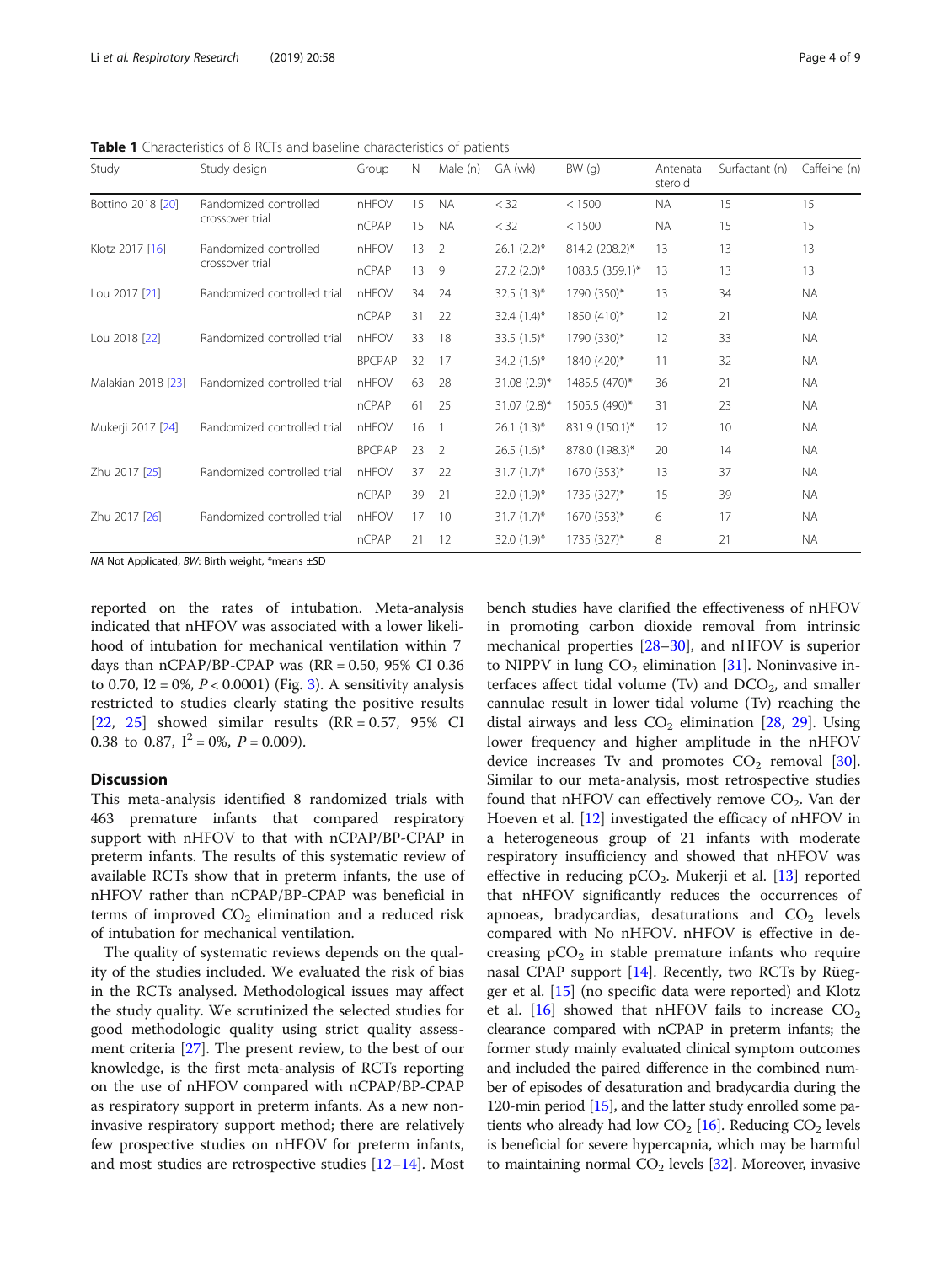<span id="page-4-0"></span>

|                    | Table 2 Interventions used in the 7 RCTs                        |                                                                                                                                                                                      |                                                                                                                                                                                                                                                                    |                                                                                                                                                                                                                                                                                           |               |
|--------------------|-----------------------------------------------------------------|--------------------------------------------------------------------------------------------------------------------------------------------------------------------------------------|--------------------------------------------------------------------------------------------------------------------------------------------------------------------------------------------------------------------------------------------------------------------|-------------------------------------------------------------------------------------------------------------------------------------------------------------------------------------------------------------------------------------------------------------------------------------------|---------------|
| Study              | Type of intervention                                            | Interface<br>Ventilator type/                                                                                                                                                        | Ventilator parameter setting                                                                                                                                                                                                                                       | Failure of intervention                                                                                                                                                                                                                                                                   | Targeted SpO2 |
| Bottino 2018 [20]  | Following extubation<br>Primary respiratory<br>support          | binasal prongs<br>Olching,<br>Interface: Short<br>nHFOV: Medin,<br>Germany;<br>nCPAP:                                                                                                | nHFOV: Flow:7~10 L/min, Frequency: 10 Hz,<br>Amplitude: set interval 10, l: E11.<br>nCPAP:                                                                                                                                                                         | ≸                                                                                                                                                                                                                                                                                         | 90~95%        |
| Klotz 2017 [16]    | Primary respiratory<br>Backup ventilatory<br>/apodns<br>support | Heinen+Löwenstein, Bad Ems, Germany<br>Interface: binasal prongs or nasal masks<br>Gaggenbach, Germany; Leoni plus,<br>Sophie, Stephan,<br>nHFOV/nCPAP:                              | Amplitude: was set to achieve clearly visible<br>MAP: nHFOV and nCPAP were<br>nHFOV: Frequency: 10 Hz,<br>oscillations of the chest,<br>set at the level equal.                                                                                                    | with a pH $<$ 7.10; or FiO2 $>$ 0.6 to maintain a<br>or bradycardia per hour; respiratory acidosis<br>SpO2 > 86%; hypercapnia with pCO2 > 70<br>More than two episodes of apnea<br>mmHg.                                                                                                  | 86~96%        |
| Lou 2017 [21]      | Respiratory support<br>after extubation                         | nterface: Short binasal prongs<br>nCPAP: Stephan, Germany.<br>nHFOV: SLEbaby5000,<br>Germany.                                                                                        | nHFOV: FiO <sub>2</sub> : 0.35~0.40, Frequency: 6~12 Hz,<br>nCPAP: FiO <sub>2</sub> : 0.30~0.40, PEEP: 4~6 cmH2O,<br>times that of MAP, specifically based on<br>MAP: 5~7 cmH2O, Amplitude: is 2 to 3<br>visible oscillations of the chest.<br>Flow: 8~10 L/min.   | More than 4 episodes of apnea per day, or<br>saturation (SpO2) of < 85%, or paO <sub>2</sub> < 50<br>mmHg, or $pCO2 > 60$ mm<br>ġ                                                                                                                                                         | $90 - 95%$    |
| Lou 2018 [22]      | Primary respiratory<br>support                                  | Interface: Short binasal prongs<br>BP-CPAP: Fabian, Swiss.<br>nHFOV: SLEbaby5000,<br>Germany;                                                                                        | BP-CPAP: FiO <sub>2</sub> : 0.30~0.40, lower/higher PEEP:<br>nHFOV: FiO <sub>2</sub> : 0.30~0.40, Frequency: 6~12 Hz,<br>MAP: 6~12 cmH2O, Amplitude: is 2 to 3<br>times that of MAP, specifically based on<br>visible oscillations of the chest.<br>5/12~15 cmH2O. | when $FO_2 > 0.5$ , saturation (SpO2) of < 85%<br>More than 4 episodes of apnea per day, or<br>or $paO2 < 50$ mmHg, or $pCO2 > 60$ mm<br>ġ                                                                                                                                                | 90~95%        |
| Malakian 2018 [23] | Primary respiratory<br>support                                  | nCPAP: Infant Flow-driver device<br>binasal prongs<br>Olching,<br>Interface: Short<br>nHFOV: Medin,<br>Germany;                                                                      | nHFOV: MAP: 4~8 cmH <sub>2</sub> O, Frequency: 5 Hz,<br>Amplitude: MAP: 3 cmH <sub>2</sub> O, FiO2:0.4~0.6.<br>nCPAP: PEEP: 4~8 cmH2O, FiO2:0.4~0.6                                                                                                                | PaCO2 ≥ 60 mmHg, PaO2 ≤ 50 mmHg with a<br>apnea with 23 episodes per hour associated<br>at least one of the following: pH S7.20 and<br>with bradycardia, or a single episode of<br>fraction of inspired oxygen of 20.6 or<br>required bag-and-mask ventilation<br>apnea that<br>recurrent | $\geq 90\%$   |
| Mukerji 2017 [24]  | Following CPAP<br>failure                                       | binasal prongs or nasal masks<br>VN500, Lubeck, Germany;<br>Carefusion, USA.<br>nHFOV: Drager V<br>BP-CPAP: SIPAP,<br>Interface: Short                                               | adjusted to achieve palpable/visible chest<br>BP-CPAP: FiO <sub>2</sub> : < 0.6, lower/higher PEEP:<br>nHFOV: FiO2: < 0.6, Frequency: 6~14 Hz,<br>MAP: 8~10 cmH <sub>2</sub> O, Amplitude: were<br>5~7/8~10 cmH <sub>2</sub> O.<br>vibrations.                     | Intubation 7 days post randomization, Not<br>specifically described.                                                                                                                                                                                                                      | 90~95%        |
| Zhu 2017 [25]      | Primary respiratory<br>support                                  | nCPAP: Śtephan, Germany<br>Interface: Binasal prongs<br>Olching,<br>nHFOV: Medin,<br>Germany;                                                                                        | nHFOV: Flow:8~12 L/min, Frequency: 6~12<br>nCPAP: PEEP: 6 cmH2O.<br>Hz, Amplitude: 7~10.                                                                                                                                                                           | PaCO2 > 60 mmHg with pH < 7.20, or more<br>hypoxia (FiO2 > 0.5 with PaO2 < 50 mmHg),<br>that required bag and mask ventilation, or<br>than 3 episodes of apnea per hour<br>or pulmonary hemorrhage.                                                                                       | 90~94%        |
| Zhu 2017 [26]      | Primary respiratory<br>support                                  | al prongs<br>Olching,<br>Swiss<br>nterface: Binasa<br>nHFOV: Medin,<br>nCPAP: Fabian,<br>Germany;                                                                                    | nHFOV: Flow:8~12 L/min, Frequency: 6~12<br>nCPAP: PEEP: 5~8 cmH2O, FiO2:0.25~0.6<br>Hz, Amplitude: 6~10, FiO2:0.25~0.6.                                                                                                                                            | FiO2 > 0.5 with PaO2 < 50 mmHg; PaCO2 ><br>60 mmHg with pH < 7.20; Frequent apnea<br>episode (> 3/h)                                                                                                                                                                                      | 88~93%        |
|                    |                                                                 | nHFOV noninvasive high-frequency oscillatory ventilation, nCPAP nasal continuous positive airway assure airous positive airway pressure, MAP Mean airway pressure, PEEP Positive end |                                                                                                                                                                                                                                                                    |                                                                                                                                                                                                                                                                                           |               |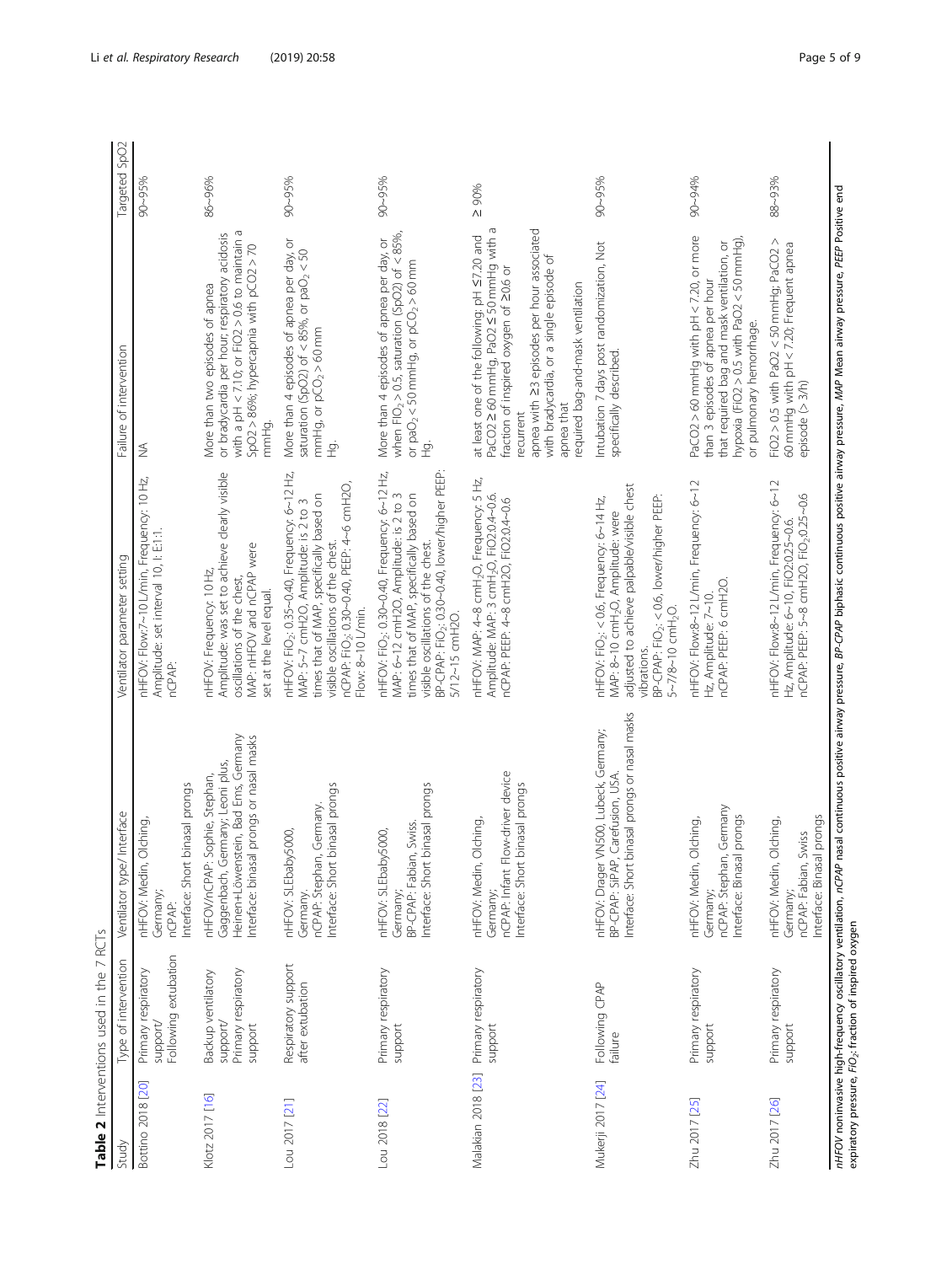<span id="page-5-0"></span>Table 3 Outcomes measured in the 7 RCTs

| Study              | Group          | pCO2 levels* | $^{\Delta}$ pCO2* | Intubation |
|--------------------|----------------|--------------|-------------------|------------|
| Bottino 2018 [20]  | nHFOV          | 46.6 (7.5)   | $-3.4(7.77)$      | 0/15       |
|                    | nCPAP          | 49.9 (6.7)   | 1.4(7.31)         | 0/15       |
| Klotz 2017 [16]    | nHFOV          | 54.8 (14.6)  | 3.6 (12.66)       | 0/13       |
|                    | nCPAP          | 49 (8.1)     | $-1(7.01)$        | 0/13       |
| Lou 2017 [21]      | nHFOV          | 35.1(7.8)    | $-1.4(7.85)$      | 5/34       |
|                    | nCPAP          | 40.6 (7.8)   | 2.4(7.24)         | 12/31      |
| Lou 2018 [22]      | nHFOV          | 41.5(6.3)    | $-13(7.43)$       | 9/33       |
|                    | <b>BP-CPAP</b> | 50.5(6.5)    | $-3.1(7.0)$       | 10/32      |
| Malakian 2018 [23] | nHFOV          |              |                   | 4/63       |
|                    | nCPAP          |              |                   | 9/61       |
| Mukerji 2017 [24]  | nHFOV          | NA.          | <b>NA</b>         | 6/16       |
|                    | <b>BP-CPAP</b> | NA.          | NA.               | 15/23      |
| Zhu 2017 [25]      | nHFOV          | <b>NA</b>    | <b>NA</b>         | 9/37       |
|                    | nCPAP          | NA.          | <b>NA</b>         | 22/39      |
| Zhu 2017 [26]      | nHFOV          | 43.7 (5.6)   | $-12.1(5.08)$     | 4/17       |
|                    | nCPAP          | 48 (4.7)     | $-6.3(4.29)$      | 12/21      |
|                    |                |              |                   |            |

NA Not Applicated, \* means ± SD, pCO2 levels refers to Post nHFOV or nCPAP/BP-CPAP

neonatal ventilators (Sophie Germany; Leoni plus, H Germany) can be used to n bi-nasal prongs or nasal m 10 Hz  $[16]$  $[16]$  $[16]$ . Experimental and clinical observational observations. using nHFOV devices other than the CNO device (Medin, CNO) suggest the need for much higher amplitudes at a frequency of 10 Hz, especially for low-compliant lung disease, to have a clinically relevant effect on  $pCO<sub>2</sub>$  [[33](#page-8-0)]. Compared with the dedicated noninvasive high-frequency generator (Medin, CNO), nondedicated high-frequency ventilators may be prone to air leakage or may not reach the set parameters in the airway due to lack of air leakage

Table 4 Risk of Bias Assessment for Included Randomized Clinical Trials

Source Bias

|                                           | TVTI, TVDO, INIQUIO, TOSPHATOL, TANCHONI QUA NOQUOQUVOIDP                                                       |
|-------------------------------------------|-----------------------------------------------------------------------------------------------------------------|
|                                           | mental outcomes.                                                                                                |
|                                           | Although retrospective studies reported the feasibility                                                         |
| phie, Stephan, Gaggenbach,                | of nHFOV in preventing intubation or facilitating extu-                                                         |
| einen+Löwenstein, Bad Ems,                | bation $[13, 35]$ , four RCTs did not show that noninvasive                                                     |
| nake an nHFOV mode through                | high-frequency ventilation had significant advantages in                                                        |
| asks with the frequency set to            | avoiding intubation compared with nCPAP/BP-CPAP                                                                 |
| and clinical observational data           | $[22-24, 26]$ . However, our meta-analysis showed that                                                          |
| $(1)$ $(1)$ $(2)$ $(2)$ $(3)$ $(4)$ $(1)$ | $\cdot$ , the contract of $\cdot$ , the contract of $\cdot$ , the contract of $\cdot$ , the contract of $\cdot$ |

noninvasive high-frequency ventilation can reduce the risk for intubation compared with nCPAP/BP-CPAP, and the finding was robust to sensitivity analysis. It is important to note that when trials mixed patients of different mechanical risks, inappropriate parameter settings of nHFOV may be useless. Therefore, lung mechanics may vary in different patients and in different moments during the disease course, and this may require adjustments

|                    | Selection                        |                           | Performance:                                   | Detection:                           | Attrition:                    | Selective    | Other        | Overall       |
|--------------------|----------------------------------|---------------------------|------------------------------------------------|--------------------------------------|-------------------------------|--------------|--------------|---------------|
|                    | Random<br>Sequence<br>Generation | Allocation<br>Concealment | Blinding of<br>Participant<br>and<br>Personnel | Blinding of<br>Outcome<br>Assessment | Incomplete<br>Outcome<br>Data | Reporting    | Sources      |               |
| Bottino 2018 [20]  | Low risk                         | Low risk                  | High risk                                      | High risk                            | Low risk                      | Low risk     | Unclear risk | High risk     |
| Klotz 2017 [16]    | Low risk                         | Low risk                  | High risk                                      | High risk                            | Low risk                      | Unclear risk | Unclear risk | High risk     |
| Lou 2017 [21]      | Low risk                         | Unclear risk              | High risk                                      | High risk                            | Low risk                      | Unclear risk | Unclear risk | High risk     |
| Lou 2018 [22]      | Low risk                         | Unclear risk              | High risk                                      | High risk                            | Low risk                      | Unclear risk | Unclear risk | High risk     |
| Malakian 2018 [23] | Low risk                         | Unclear risk              | High risk                                      | High risk                            | High risk                     | Unclear risk | Unclear risk | High risk     |
| Mukerji 2017 [24]  | Low risk                         | Low risk                  | High risk                                      | High risk                            | High risk                     | High risk    | Unclear risk | High risk     |
| Zhu 2017 [25]      | Low risk                         | Low risk                  | Unclear risk                                   | Unclear risk                         | Low risk                      | Unclear risk | Unclear risk | Moderate risk |
| Zhu 2017 [26]      | Low risk                         | Unclear risk              | Unclear risk                                   | Unclear risk                         | Low risk                      | Unclear risk | Unclear risk | Moderate risk |

compensation because there is no pressure sensor. Wang et al. [[34](#page-8-0)] reported that the effect of a nondedicated high-frequency ventilator (SLE5000) is similar to that of a dedicated high-frequency noninvasive generator (Medin, CNO) in clearing carbon dioxide and requiring intubation; however, the mean airway pressure of a nondedicated noninvasive high-frequency ventilator (SLE5000) (10(9,11)) is significantly higher than that of a dedicated high-frequency generator (Medin, CNO) (5(5,7)) [\[3](#page-8-0)]. In addition, a bench study showed that the optimal frequency for  $CO<sub>2</sub>$  removal was 8 Hz [\[31\]](#page-8-0). In addition to the results from model studies and retrospective studies, our meta-analysis that was based on randomized controlled trials also confirmed that nHFOV can significantly remove  $CO<sub>2</sub>$ . Although removing  $CO<sub>2</sub>$  is a weak outcome and is not directly related to major clinical outcomes, infants who fail to respond to  $nCPAP/BP-CPAP$  and retain  $CO<sub>2</sub>$  can avoid intubation altogether with nHFOV. The role of nHFOV in removing carbon dioxide seems undisputed, and we should pay more attention to the effectiveness of nHFOV in different lung diseases and the long-term effects of nHFOV, such as BPD, IVH, NEC, infancy respiratory function and neurodevelop-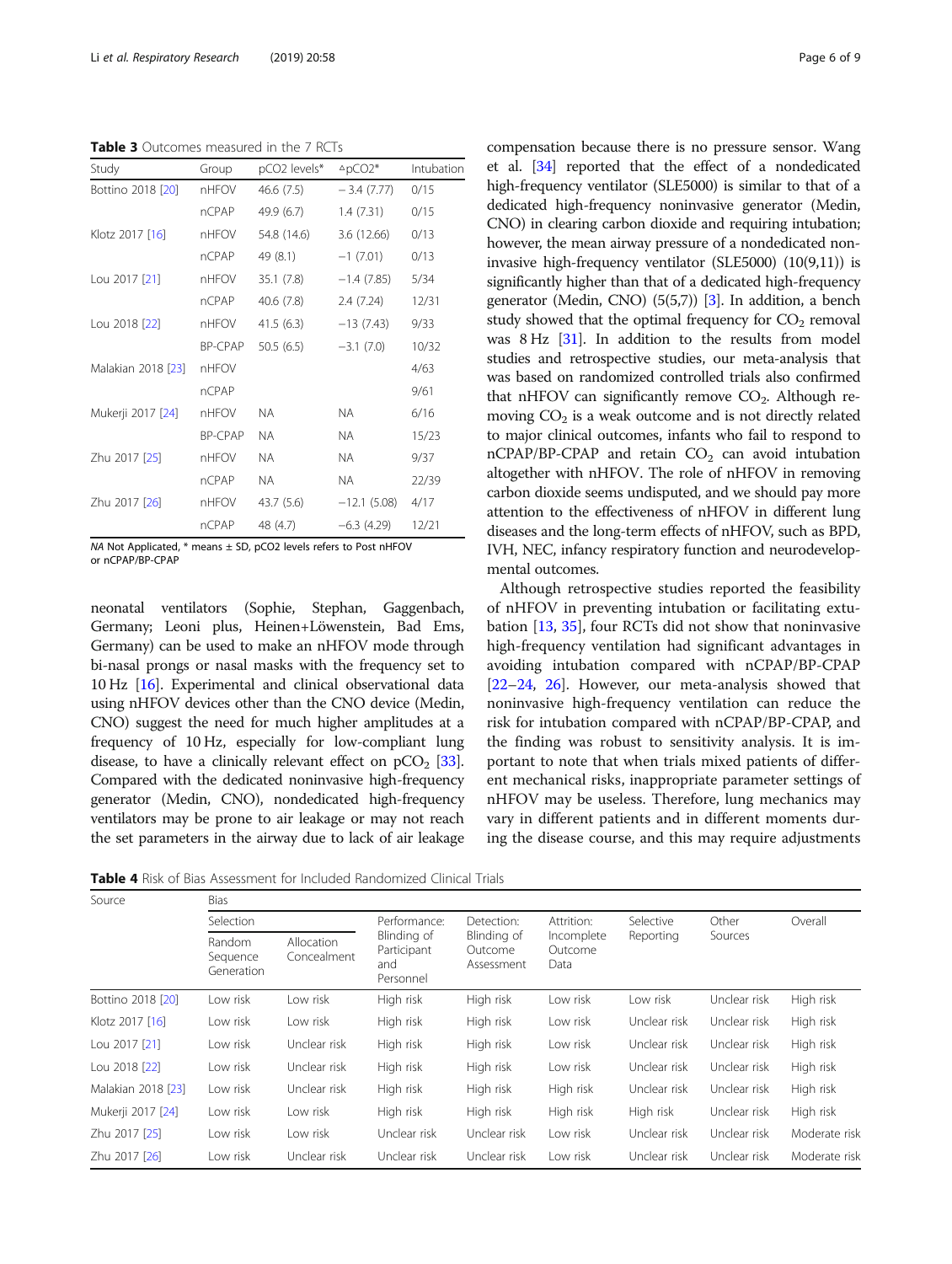<span id="page-6-0"></span>

|                                                                                                                                                              | pCO <sub>2</sub> levels |           |       |                   |               |       |            |                                 |                 |                        |    |     |
|--------------------------------------------------------------------------------------------------------------------------------------------------------------|-------------------------|-----------|-------|-------------------|---------------|-------|------------|---------------------------------|-----------------|------------------------|----|-----|
|                                                                                                                                                              |                         | nHFOV     |       | nCPAP/BP-CPAP     |               |       |            | <b>Mean Difference</b>          |                 | <b>Mean Difference</b> |    |     |
| <b>Study or Subgroup</b>                                                                                                                                     | Mean                    | <b>SD</b> | Total | Mean              | SD            | Total |            | Weight IV, Random, 95% CI       |                 | IV, Random, 95% CI     |    |     |
| Bottino 2018                                                                                                                                                 | 46.6                    | 7.5       | 15    | 49.9              | 6.7           | 15    | 18.4%      | $-3.30[-8.39, 1.79]$            |                 |                        |    |     |
| Klotz 2017                                                                                                                                                   | 54.8                    | 14.6      | 13    | 49                | 8.1           | 13    | 9.5%       | 5.80 [-3.28, 14.88]             |                 |                        |    |     |
| Lou 2017                                                                                                                                                     | 35.1                    | 7.8       | 34    | 40.6              | 7.8           | 31    | 22.7%      | $-5.50$ [ $-9.30$ , $-1.70$ ]   |                 |                        |    |     |
| Lou 2018                                                                                                                                                     | 41.5                    | 6.3       | 33    | 50.5              | 6.5           | 32    | 25.1%      | $-9.00$ [ $-12.11$ , $-5.89$ ]  |                 |                        |    |     |
| Zhux 2017                                                                                                                                                    | 43.7                    | 5.6       | 17    | 48                | 4.7           | 21    | 24.3%      | $-4.30$ [-7.64, -0.96]          |                 |                        |    |     |
| Total (95% CI)                                                                                                                                               |                         |           | 112   |                   |               |       | 112 100.0% | $-4.61$ [ $-7.94$ , $-1.28$ ]   |                 |                        |    |     |
| Heterogeneity: Tau <sup>2</sup> = 8.96; Chi <sup>2</sup> = 12.01, df = 4 (P = 0.02); l <sup>2</sup> = 67%<br>Test for overall effect: $Z = 2.71$ (P = 0.007) |                         |           |       |                   |               |       |            |                                 | $-50$<br>$-100$ | nHFOV nCPAP/BP-CPAP    | 50 | 100 |
| $\triangle$ pCO2                                                                                                                                             |                         | nHFOV     |       |                   | nCPAP/BP-CPAP |       |            | <b>Mean Difference</b>          |                 | <b>Mean Difference</b> |    |     |
| <b>Study or Subgroup</b>                                                                                                                                     | Mean                    | SD        |       | <b>Total Mean</b> | <b>SD</b>     |       |            | Total Weight IV, Random, 95% CI |                 | IV, Random, 95% CI     |    |     |
| Bottino 2018                                                                                                                                                 | $-3.4$                  | 7.77      | 15    | 1.4               | 7.31          | 15    | 17.5%      | $-4.80$ [ $-10.20$ , $0.60$ ]   |                 |                        |    |     |
| Klotz 2017                                                                                                                                                   | 3.6                     | 12.66     | 13    | $-1$              | 7.01          | 13    | 11.9%      | 4.60 [-3.27, 12.47]             |                 |                        |    |     |
| Lou 2017                                                                                                                                                     | $-1.4$                  | 7.85      | 34    | 2.4               | 7.24          | 31    | 22.7%      | $-3.80$ [ $-7.47$ , $-0.13$ ]   |                 |                        |    |     |
| Lou 2018                                                                                                                                                     | $-13$                   | 7.43      | 33    | $-3.1$            | 7             | 32    | 23.2%      | $-9.90$ [ $-13.41$ , $-6.39$ ]  |                 |                        |    |     |
| Zhux 2017                                                                                                                                                    | $-12.1$                 | 5.08      | 17    | $-6.3$            | 4.29          | 21    | 24.7%      | $-5.80$ $[-8.83, -2.77]$        |                 |                        |    |     |
| <b>Total (95% CI)</b>                                                                                                                                        |                         |           | 112   |                   |               |       | 112 100.0% | $-4.89$ [ $-8.36$ , $-1.42$ ]   |                 |                        |    |     |
| Heterogeneity: Tau <sup>2</sup> = 10.26; Chi <sup>2</sup> = 13.23, df = 4 (P = 0.01); $P = 70\%$<br>Test for overall effect: $Z = 2.77$ (P = 0.006)          |                         |           |       |                   |               |       |            |                                 | $-50$<br>$-100$ | nHFOV nCPAP/BP-CPAP    | 50 | 100 |

of various parameters  $[31]$  $[31]$ . Since  $CO<sub>2</sub>$  elimination under nHFOV is provided in the upper airway dead-space [\[31](#page-8-0)], it is probably unnecessary to increase ΔP to achieve a visible chest oscillation for less severely ill infants (such as those affected by RDS or TTN) [\[33\]](#page-8-0). However, for patients with BPD or acute-on-chronic respiratory failure, NHFOV with real oscillators at high amplitudes is possibly useful to avoid invasive ventilation [[33\]](#page-8-0). This factor deserves targeted trials, which are rare and difficult to perform. Fortunately, two multi-centre trials (NCT03181958, NCT03099694) are presently ongoing to draw objective conclusions. To optimize respiratory support for different patients and different moments during the disease course, a tool to help trial designers go through explanatory and pragmatic trials is necessary [[36,](#page-8-0) [37\]](#page-8-0). In addition, the interface may affect the ventilation effect. In vitro studies show that devices with short double prongs had the lowest resistance to flow when nCPAP was used for respiratory support [[38](#page-8-0)]. A bench and in vivo study showed that the amplitude of oscillation obviously decreases when the mask is used for high-frequency oscillatory ventilation [[39\]](#page-8-0). Two studies

|                                                                                          | nHFOV  |       | nCPAP/BP-CPAP |     |        | <b>Risk Ratio</b>               | <b>Risk Ratio</b>                                  |
|------------------------------------------------------------------------------------------|--------|-------|---------------|-----|--------|---------------------------------|----------------------------------------------------|
| <b>Study or Subgroup</b>                                                                 | Events | Total | Events        |     |        | Total Weight M-H, Fixed, 95% CI | M-H, Fixed, 95% CI                                 |
| Bottino 2018                                                                             | Ω      | 15    | 0             | 15  |        | Not estimable                   |                                                    |
| Klotz 2017                                                                               | 0      | 13    | 0             | 13  |        | Not estimable                   |                                                    |
| Lou 2017                                                                                 | 5.     | 34    | 12            | 31  | 16.4%  | $0.38$ [0.15, 0.96]             |                                                    |
| Lou 2018                                                                                 | g      | 33    | 10            | 32  | 13.3%  | $0.87$ [0.41, 1.86]             |                                                    |
| Malakian 2018                                                                            | 4      | 63    | 9             | 61  | 12.0%  | $0.43$ [0.14, 1.32]             |                                                    |
| Mukerii 2016                                                                             | 6      | 16    | 15            | 23  | 16.1%  | $0.57$ [0.29, 1.16]             |                                                    |
| Zhu 2017                                                                                 | g      | 37    | 22            | 39  | 28.1%  | $0.43$ [0.23, 0.81]             |                                                    |
| Zhux 2017                                                                                | 4      | 17    | 12            | 21  | 14.1%  | $0.41$ [0.16, 1.05]             |                                                    |
| <b>Total (95% CI)</b>                                                                    |        | 228   |               | 235 | 100.0% | $0.50$ [0.36, 0.70]             |                                                    |
| Total events                                                                             | 37     |       | 80            |     |        |                                 |                                                    |
| Heterogeneity: Chi <sup>2</sup> = 3.01, df = 5 (P = 0.70); $P = 0\%$                     |        |       |               |     |        |                                 |                                                    |
| Test for overall effect: $Z = 4.14$ (P < 0.0001)                                         |        |       |               |     |        |                                 | 0.1<br>0.01<br>100<br>10<br>nHFOV<br>nCPAP/BP-CPAP |
| <b>Fig. 3</b> Meta-analysis of rate of intubation with the use of nHFOV or nCPAP/BP-CPAP |        |       |               |     |        |                                 |                                                    |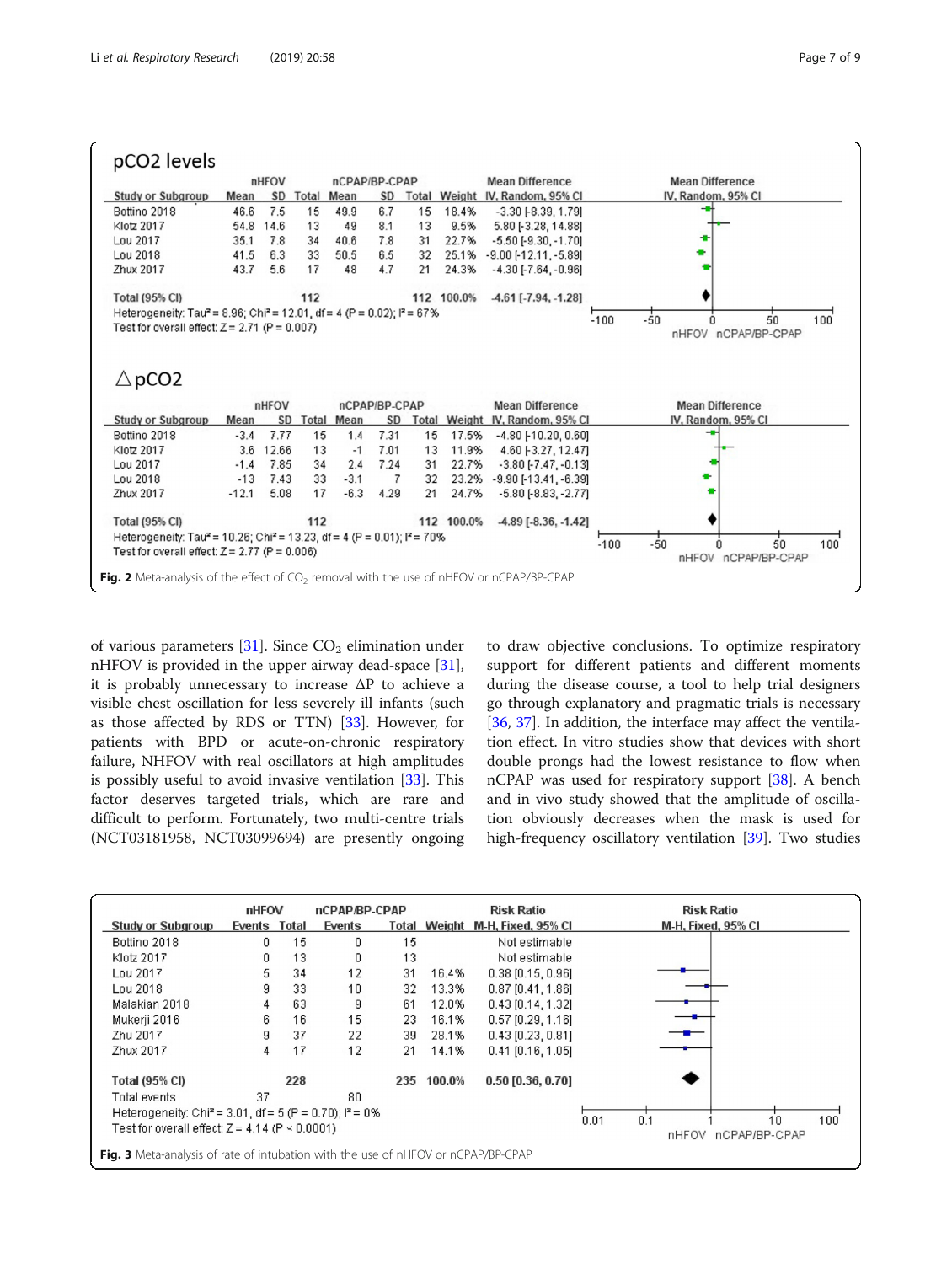included in our meta-analysis used nasal masks [\[16,](#page-8-0) [24](#page-8-0)]. This may have affected the ventilation, including  $CO<sub>2</sub>$ removal and intubation, in those studies.

Although 6 RCTs included in our meta-analysis reported BPD and air leak, and 5 RCTs reported IVH, because the vast majority of trials examined are small, with cross-over design and not powered for these outcomes; the population included in the RCTs is generally late preterm infants, it may affect an outcome of BPD. It is inappropriate to perform meta-analysis of these outcomes. Therefore, we believe that a large multi-centre trial is urgently needed to confirm the effect of nHFOV in extremely preterm infants and the safety of nHFOV.

Admittedly, several limitations in our meta-analysis might have affected the interpretation of the findings. The analysed trials differed in their study design and clinical characteristics of the study participants. Two of the studies we included were randomized controlled crossover trials. Although the first period of a cross-over trial is in effect a parallel group comparison, use of data from only the first period will be biased if, as is likely, the decision to do so is based on a test of carry-over [[18\]](#page-8-0). There was heterogeneity in the characteristics of the participants and interventions (including types and parameter settings of the noninvasive high-frequency ventilator) and a lack of a standardized assessment of intubation risk. Due to the mechanical characteristics of nHFOV, there are no trials reporting on the training of this respiratory support; thus, there is bias created by the different expertise levels of NICU personnel in using the technique. Furthermore, our meta-analysis was limited by the overall low quality of evidence and lack of robustness in higher quality trials. Publication bias could not be ruled out using a funnel plot due to a limited number of studies. Additionally, subgroup analyses based on gestational age or birth weight could not be performed due to the lack of individual patient data. Most premature infants included in this meta-analysis had a gestational age of over 30 weeks. For preterm infants under 30 weeks of age, who are severely affected by RDS and face a high risk of BPD, nHFOV may be beneficial [[40\]](#page-8-0). Other possible biases include: the use of different interfaces across the studies are known to impact on mechanical efficiency of all types of noninvasive ventilation and even for nHFOV [\[33](#page-8-0)]; the measure of pCO2 by different methods (arterial, arterialised capillary and transcutaneous) in different studies may affect the results. Some studies may use venous CO2 and this should be avoided. In addition to sound design and adequate sample size, future research should not ignore populations of extremely premature infants, complex respiratory physiology and evaluating comfort [\[40](#page-8-0), [41\]](#page-8-0).

#### Conclusion

In summary, the results of our meta-analysis of RCTs suggest that nHFOV, as respiratory support in preterm infants, significantly reduces the  $pCO<sub>2</sub>$  level and risk for intubation compared with nCPAP/BP-CPAP. The appropriate parameter settings for different types of noninvasive high-frequency ventilators, the effect of nHFOV in extremely preterm infants, and the long-term outcome of nHFOV need to be assessed in large trials.

#### Additional file

Additional file 1: Figure S1. Meta-analysis of adverse outcome with the use of nHFOV or nCPAP/BP-CPAP.

#### Abbreviations

BP-CPAP: Biphasic continuous positive airway pressure;

BPD: Bronchopulmonary dysplasia; CO<sub>2</sub>: Carbon dioxide; FiO2: Fraction of inspired oxygen; IMV: Invasive mechanical ventilation; IVH: Intraventricular hemorrhage; MAP: Mean airway pressure; nCPAP: Nasal continuous positive airway pressure; NEC: Necrotizing enterocolitis; nHFOV: Noninvasive highfrequency oscillatory ventilation; pCO<sub>2</sub>: Partial pressure of carbon dioxide; PEEP: Positive end expiratory pressure; PRISMA: Preferred Reporting Items for Systematic Reviews and Meta-Analyses; RCTs; Randomized controlled trials; RDS: Respiratory distress syndrome; RR: Relative risk; WMD: Weighted mean difference

#### Acknowledgements

Not applicable.

#### Consent to publication

Not applicable.

#### Funding

This work was supported by Natural Science Foundation of Zhejiang Province (grant number LY15H040002) and Health and Family Planning Commission of Zhejiang Province of China (grant number 2014RCA021). The funding source play no role in study design, data collection, data analysis, data interpretation, writing of the report, or in the decision to submit the report for publication.

#### Availability of data and materials

All data generated or analysed during this study are included in this published article (and its supplementary information files).

#### Authors' contributions

Conception and design: ZQZ; Acquisition of data: ZQZ, JL, XMH; Analysis and interpretation of data: XXL, ZQZ, YZ; Drafting the article: JL, ZQZ; Revising the article critically for important intellectual content: JL, ZQZ, XXL, XMH; Final approval of the version to be published: JL, ZQZ, XXL, XMH; Agreement to be accountable for all aspects of the work in ensuring that questions related to the accuracy or integrity of any part of the work are appropriately investigated and resolved: JL, ZQZ, XXL, XMH. All of the authors read and approved the manuscript.

#### Ethics approval and consent to participate

As the paper did not involve any human or animal, the ethical approval was not required.

#### Competing interests

None of the investigators declare any real or perceived conflicts of interest pertaining to the subject of this manuscript.